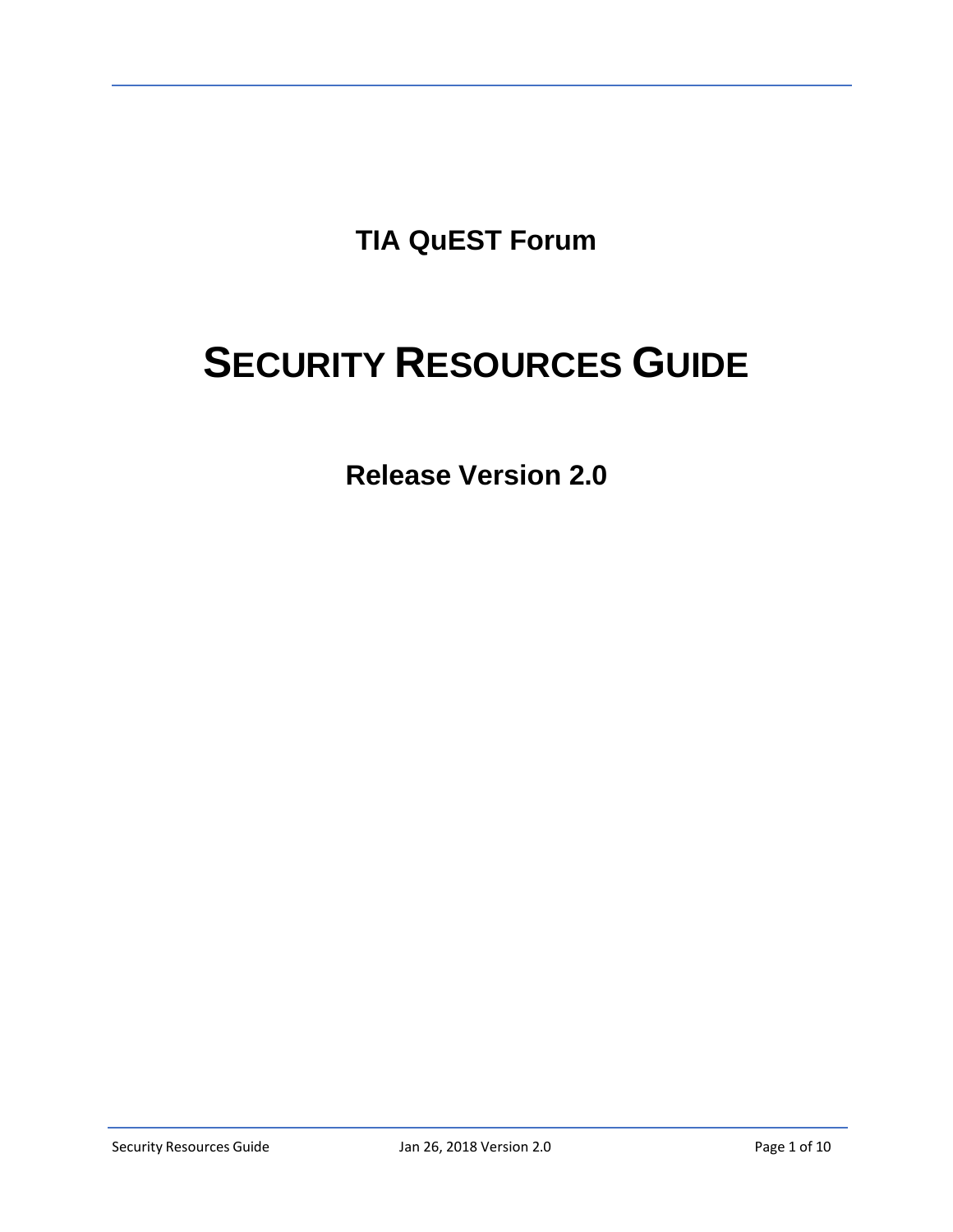# Contents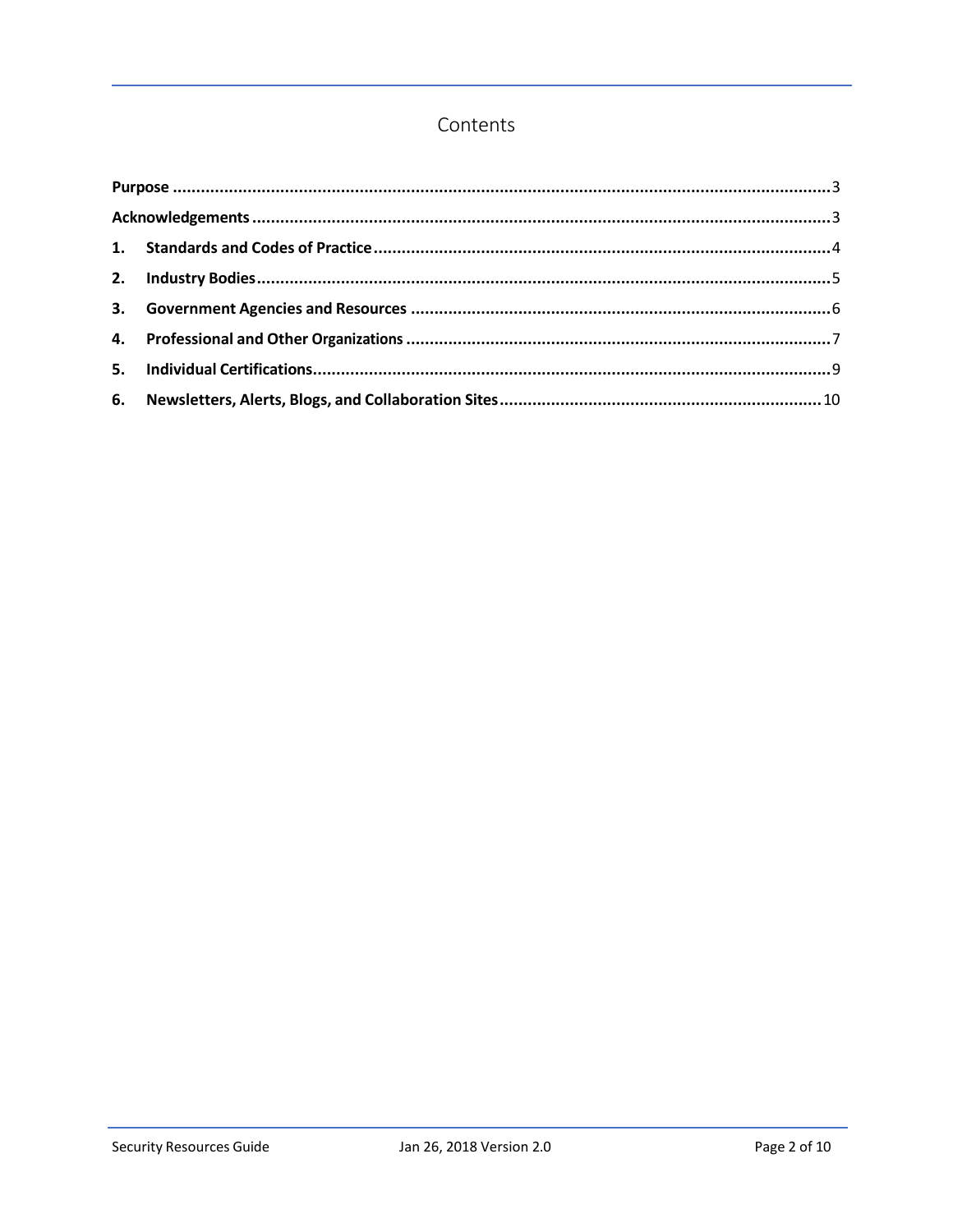# <span id="page-2-0"></span>Purpose:

This document is intended to identify resources which may be useful to an organization in its pursuit of Product and/or organizational security. This list is informational only, is not definitive, and is not a recommendation or endorsement of any kind. TIA QuEST Forum disclaims any warranties, implied or expressed, relating to the nature of the products and services provided by these resources, including, but not limited to, their quality, appropriateness, adequacy, usefulness, merchantability, fitness for use, legal sufficiency, or otherwise. Use of the resources provided is at your own risk. You should investigate the resource to determine its adequacy and applicability, and compare it with others which may be available to you. TIA QuEST Forum disclaims all liability for damages or costs of any kind which may arise from contacting the resources, or using any of the products or services of the resources listed. Inclusion in the Resource Guide is open to both member and non‐member organizations. If you would like to have your organization or product included, please email a request to: [information@questforum.org](mailto:information@questforum.org)

# <span id="page-2-1"></span>Acknowledgements:

| <b>Executive Board</b>         |                             |                             |
|--------------------------------|-----------------------------|-----------------------------|
| <b>Chief Executive Officer</b> | Fraser Pajak,               | <b>QuEST Forum</b>          |
| <b>IGQ Work Group</b>          |                             |                             |
| Co-Chair                       | Sheronda Jeffries           | Cisco Systems               |
| Co-Chair                       | William (Bill) Jibby        | ARRIS Group, Inc.           |
| Co-Secretary                   | Nancy Patterson             | Alcatel-Lucent              |
| Co-Secretary                   | Jason Becker                | Verizon Communications Inc. |
| <b>Contributing Author</b>     |                             |                             |
| Co-Chair                       | Sheronda Jeffries           | Cisco Systems               |
| IGQ-Member                     | <b>Charanjot Singh Gill</b> | DeMog Technologies LLC      |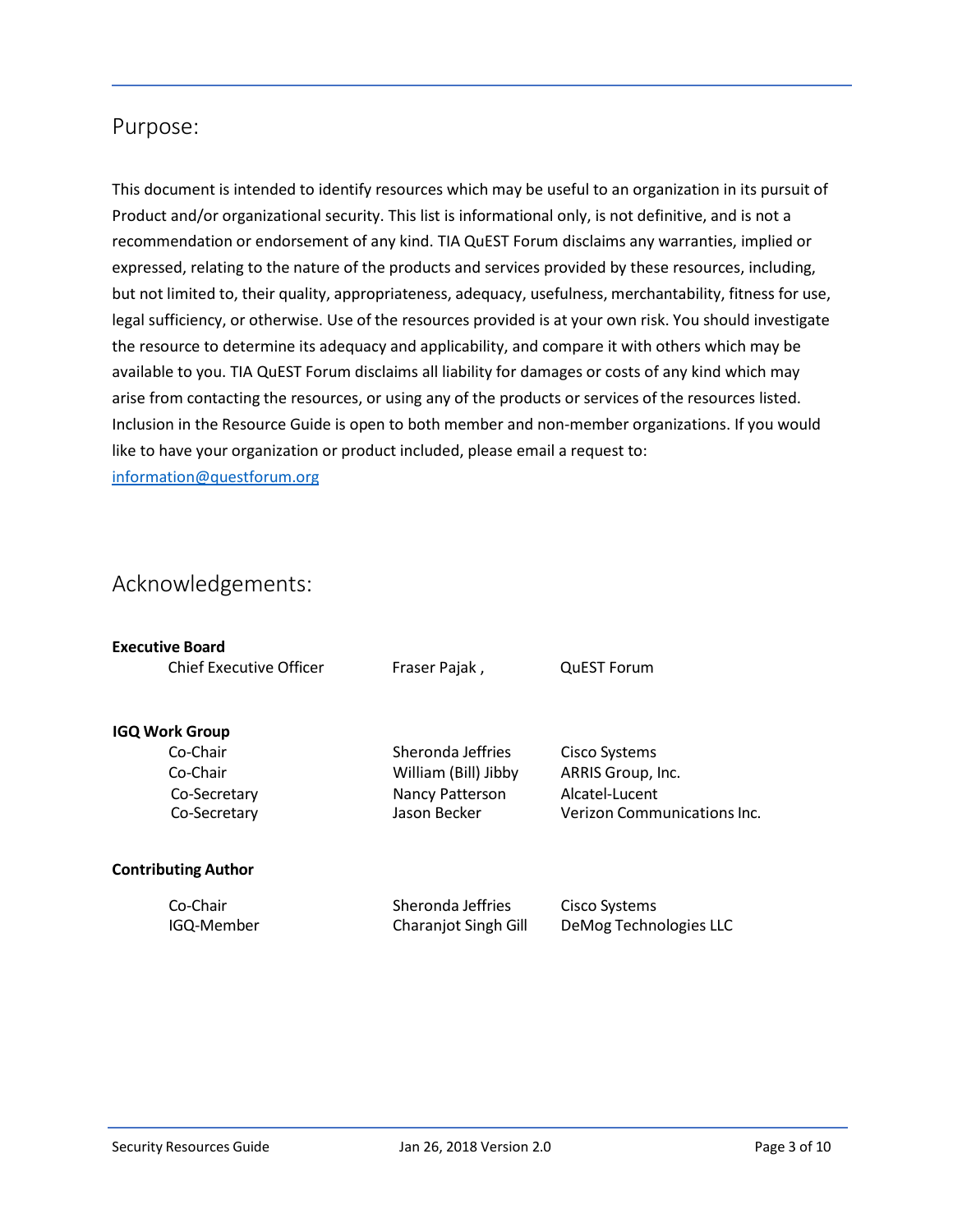# <span id="page-3-0"></span>**1.** Standards and Codes of Practice

## **a) ISO/IEC 27000 family - Information Security Management Systems**

The ISO/IEC 27000 family of standards helps organizations keep information assets secure. Using this family of standards will help your organization manage the security of assets such as financial information, intellectual property, employee details or information entrusted to you by third parties. Information Security Management Systems is a systematic approach to managing sensitive company information so that it remains secure. It includes people, processes, and IT systems by applying a risk management process.

ISO/IEC 27000 Information Security [Management](https://www.iso.org/isoiec-27001-information-security.html) System (ISMS) family of standards from ISO

### **b) National Institute of Standards and Technology**

National Institute of Standards and Technology (NIST) is a measurement standards laboratory, and a non-regulatory agency of the United States Department of Commerce. Its mission is to promote innovation and industrial competitiveness. The National Cybersecurity Center of Excellence (NCCoE), a part of the National Institute of Standards and Technology (NIST), is a collaborative hub where industry organizations, government agencies, and academic institutions work together to address businesses' most pressing cybersecurity issues.

National Institute of Standards and [Technology](https://www.nist.gov/) (NIST) [National Cybersecurity Center of Excellence \(NCCOE\)](https://nccoe.nist.gov/about-the-center)

## **c) Control Objectives for Information and Related Technologies (COBIT)**

COBIT framework defines a set of generic processes for the management of IT, with each process defined together with process inputs and outputs, key process-activities, process objectives, performance measures and an elementary maturity model. COBIT also provides a set of recommended best practices for governance and control process of information systems and technology with the essence of aligning IT with business. It is the product of a global task force and development team from ISACA, a nonprofit, independent association of more than 140,000 governance, security, risk and assurance professionals in 187 countries.

## [COBIT](https://cobitonline.isaca.org/) 5

## **d) Common Criteria**

The Common Criteria for Information Technology Security Evaluation (abbreviated as Common Criteria or CC) is an international standard (ISO/IEC 15408) for computer security certification. The CC is the driving force for the widest available mutual recognition of secure IT products.

### [Common](http://www.commoncriteriaportal.org/) Criteria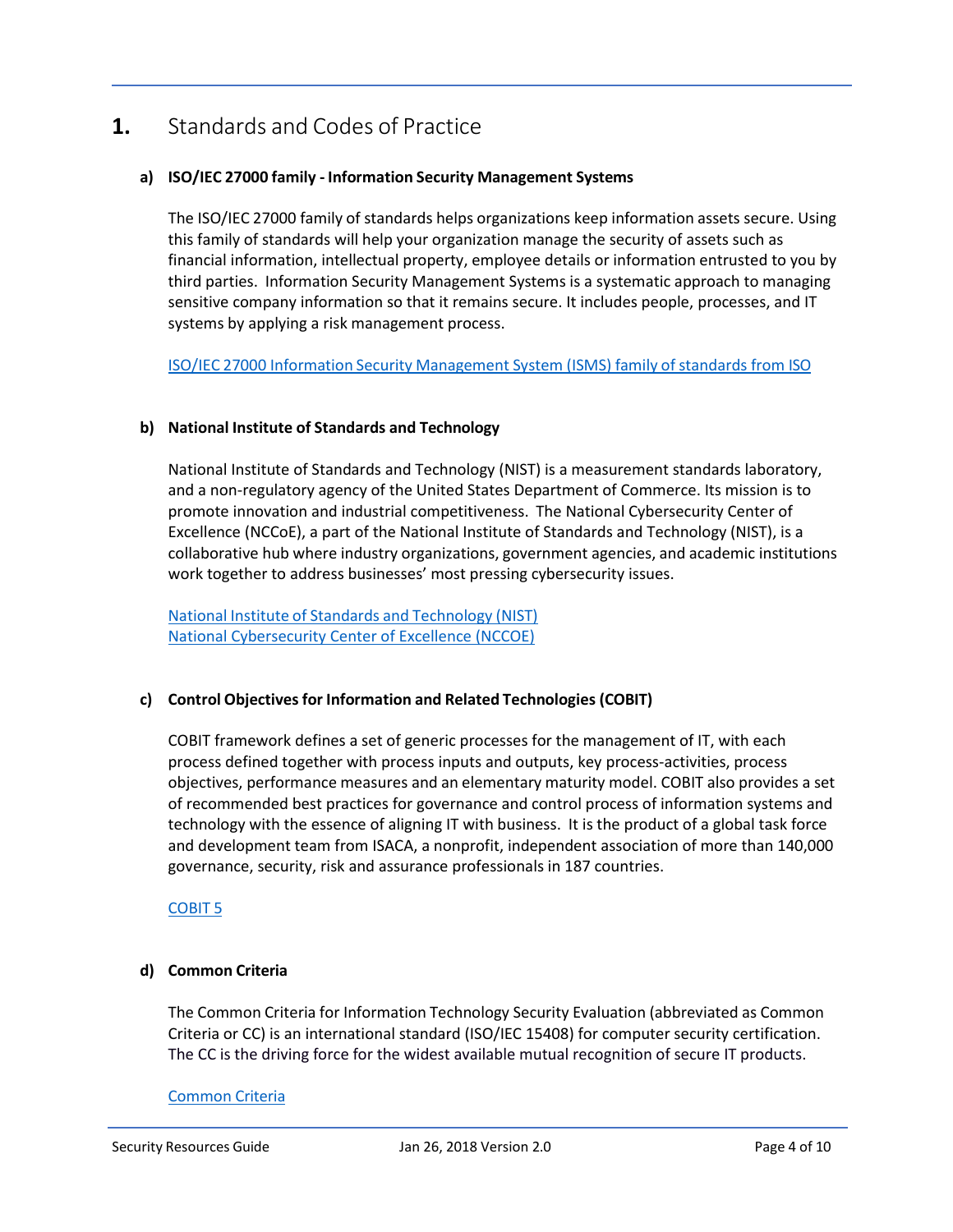# <span id="page-4-0"></span>2. Industry Bodies

### **a) TIA Cybersecurity Working Group**

The TIA Cybersecurity Working Group advocates public policy positions related to the security of ICT equipment and services from a vendor perspective as it relates to critical infrastructure, supply chain and information sharing. The mission of the Cybersecurity Working Group is to promote consensus-based positions to the Congress, the Administration, Federal Agencies, and any other relevant governmental bodies.

TIA [Cybersecurity](https://standards.tiaonline.org/policy/cybersecurity) Working Group

#### **b) 3rd Generation Partnership Project (3GPP) – SA WG3**

The 3rd Generation Partnership Project (3GPP) unites telecommunications standard development organizations (ARIB, ATIS, CCSA, ETSI, TSDSI, TTA, TTC) & provides their members with a stable environment to produce Reports & Specifications that define 3GPP technologies.

Services & Systems Aspects Work Group 3 (SA WG3) has the overall responsibility for security and privacy in 3GPP systems. The WG performs analysis of potential threats to these systems. Based on the threat analysis, the WG determines the security and privacy requirements for 3GPP systems, and specifies the security architectures and protocols.

#### 3GPP (TSG SA WG3 [Security\)](http://www.3gpp.org/specifications-groups/sa-plenary/sa3-security)

### **c) American National Standards Institute's Homeland Defense and Security Standardization Collaborative**

The American National Standards Institute's Homeland Defense and Security Standardization Collaborative (HDSSC) has as its mission to identify existing consensus standards, or, if none exist, assist government agencies and those sectors requesting assistance to accelerate development and adoption of consensus standards critical to homeland security and homeland defense.

ANSI Homeland Defense and Security [Standardization](https://www.ansi.org/standards_activities/standards_boards_panels/hssp/overview?menuid=3) Collaborative (HDSSC)

### **d) ETIS - Information Security Working Group**

ETIS is a membership based organization bringing together the major telecommunications providers in Europe to share knowledge in a trusted environment. The Information Security Working Group serves as a platform for sharing experiences on the development of Information Security touching on strategies, governance and cyber threats in Telecommunications.

### ETIS [Information](http://www.etis.org/?page=Information_Security) Security Working Group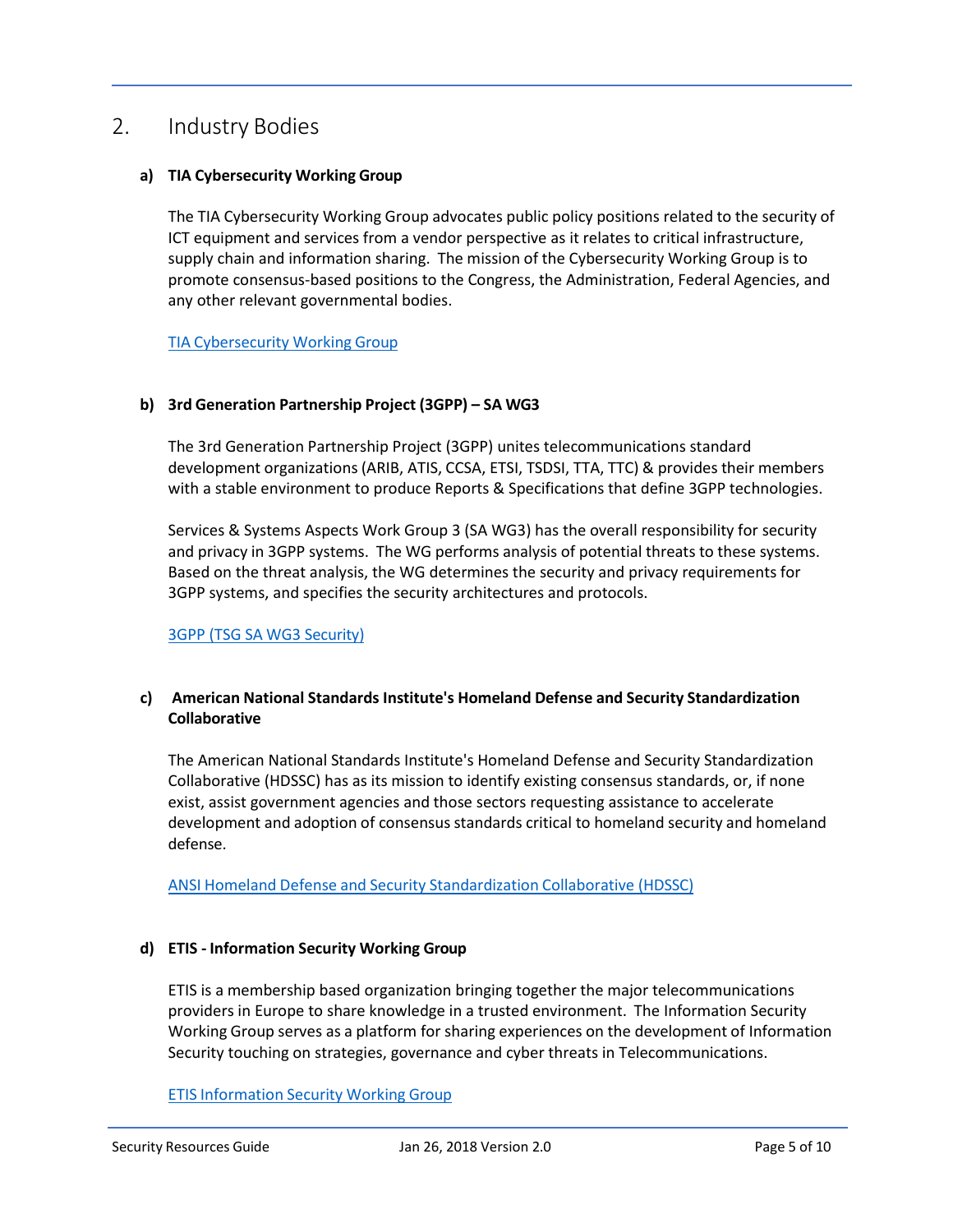### **e) Cloud Security Alliance**

Cloud Security Alliance (CSA) is dedicated to defining and raising awareness of best practices to help ensure a secure cloud computing environment. CSA's comprehensive research program works in collaboration with industry, higher education and government on a global basis. CSA offers cloud security-specific research, education, certification, events and products. CSA also operates cloud security provider certification program, the CSA Security, Trust & Assurance Registry (STAR), a three-tiered provider assurance program of self-assessment, 3rd party audit and continuous monitoring.

Cloud [Security](https://cloudsecurityalliance.org/) Alliance

# <span id="page-5-0"></span>3. Government Agencies and Resources

### **a) Federal Risk and Authorization Management Program (FedRAMP)**

FedRAMP is a government-wide program that provides a standardized approach to security assessment, authorization, and continuous monitoring for cloud products and services. FedRAMP is the result of close collaboration with cybersecurity and cloud experts from various government agencies and private industry.

The Federal Risk and [Authorization](https://www.fedramp.gov/) Management Program (FedRAMP)

### **b) United States Computer Emergency Readiness Team (US-CERT)**

US-CERT strives for a providing safer, stronger Internet for all Americans by responding to major incidents, analyzing threats, and exchanging critical cybersecurity information with trusted partners around the world. It provides cybersecurity protection to Federal civilian executive branch agencies. It develops timely and actionable information for distribution to various federal, state and local government agencies. US-CERT also responds to incidents and analyzing data about emerging cyber threats.

United States Computer [Emergency](https://www.us-cert.gov/) Readiness Team (US‐CERT)

### **c) United States Department of Homeland Security (US-DHS)**

Department of Homeland Security's mission is to ensure US homeland is safe, secure, and resilient against terrorism and other hazards. The Department is the lead for the federal government for securing civilian government computer systems, and works with industry and state, local, tribal and territorial governments to secure critical infrastructure and information systems.

[Department of Homeland Security \(DHS\)](https://www.dhs.gov/) National [Infrastructure](https://www.dhs.gov/national-infrastructure-protection-plan) Protection Plan (NIPP)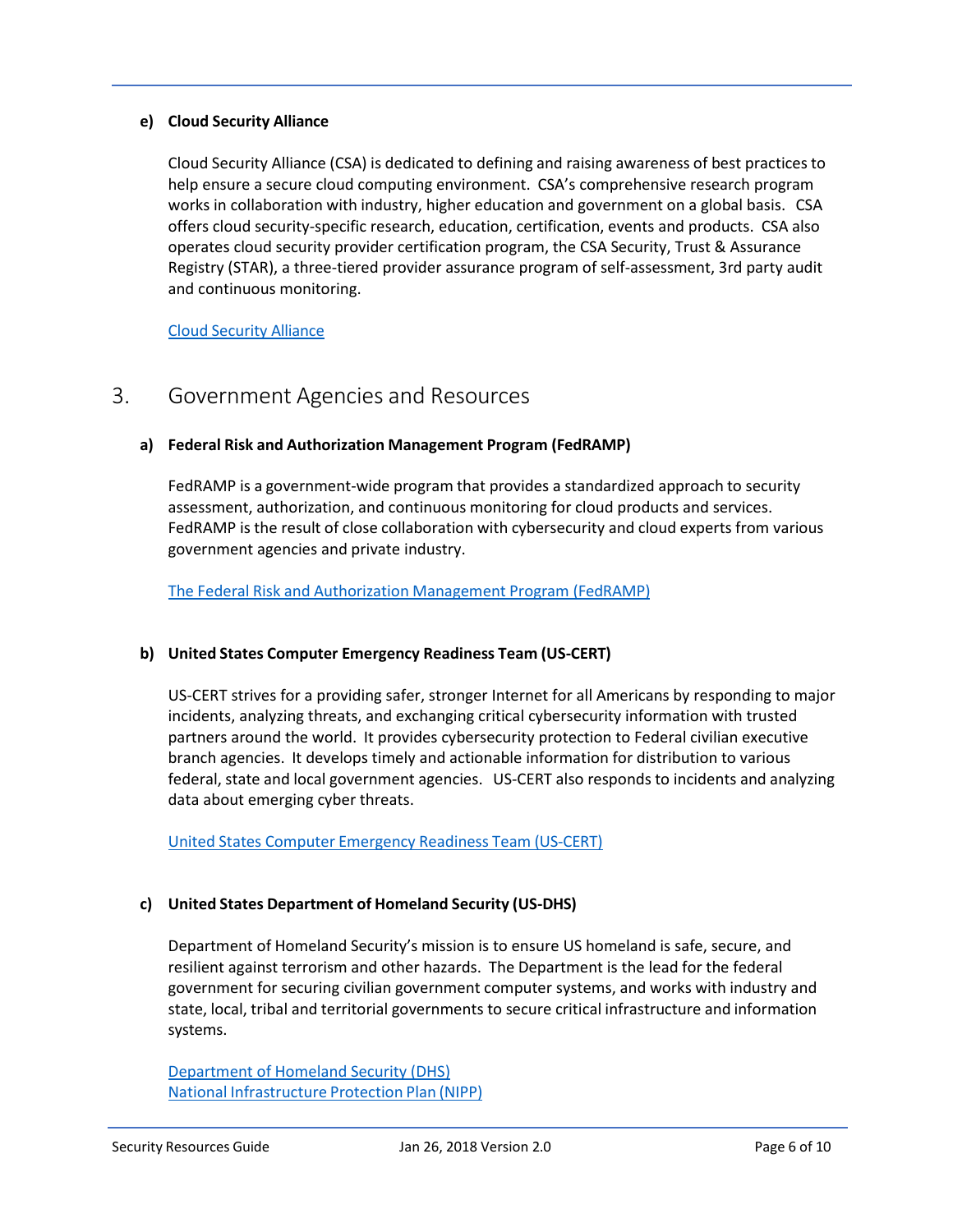# <span id="page-6-0"></span>4. Professional and Other Organizations

# **a) CERT**

Division of the Software Engineering Institute (SEI) that is involved in studying and solving problems with widespread cybersecurity implications, research security vulnerabilities in software products. They contribute to long-term changes in networked systems and develop cutting-edge information and training to help improve cybersecurity. CERT develops tools, products, and methods to help organizations conduct forensic examinations, analyze vulnerabilities, and monitor large-scale networks. They also help organizations determine how effective their security-related practices are. CERT collaborates with high-level government organizations, such as the U.S. Department of Defense and the Department of Homeland Security (DHS); law enforcement, including the FBI; the intelligence community; and many industry organizations.

[CERT](https://www.cert.org/) – Software Engineering Institute, Carnegie Mellon

## **b) ASIS International**

ASIS International is an organization for security professionals worldwide. ASIS is dedicated to increasing the effectiveness and productivity of security professionals by developing educational programs and materials that address broad security interests, such as the Global Security Exchange, as well as specific security topics. ASIS international provides its members and the security community with access to a full range of programs and services. It also publishes magazine 'Security Management'.

### ASIS [International](https://www.asisonline.org/Pages/default.aspx)

## **c) ISACA**

ISACA is an independent, nonprofit, global association that engages in the development, adoption, and use of globally accepted, industry-leading knowledge and practices for information systems. ISACA provides practical guidance, benchmarks and other effective tools for all enterprises that use information systems. Through its comprehensive guidance and services, ISACA defines the roles of information systems governance, security, audit, and assurance professionals worldwide. ISACA also provides training and certification program for IT professionals (details in section 5 below).

## [ISACA](https://www.isaca.org/)

## **d) International Information System Security Certification Consortium**

(ISC)<sup>2</sup> is world's Leading Cybersecurity and IT Security Professional organization. (ISC)<sup>2</sup> is a nonprofit membership association for information security leaders. It is committed to helping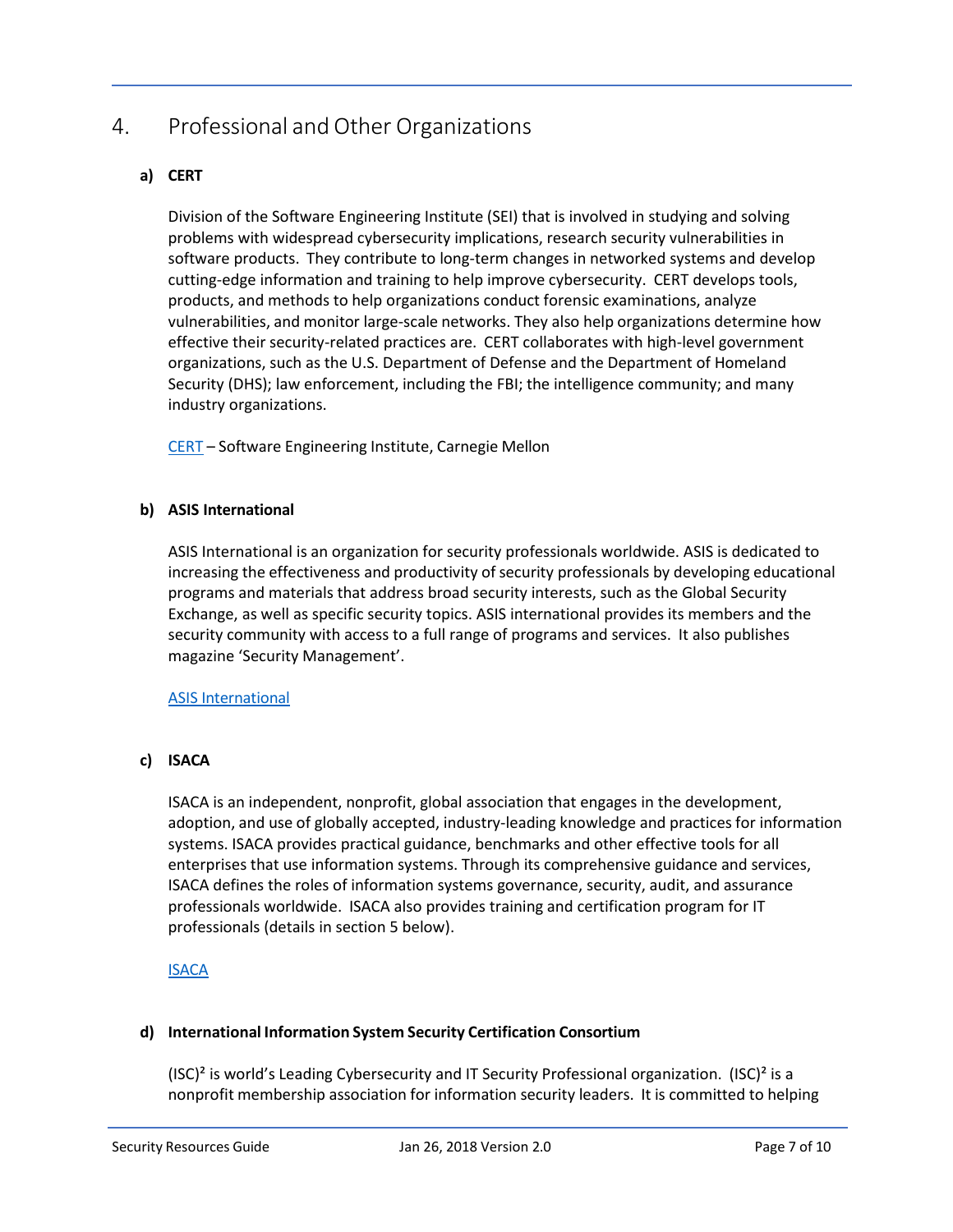its members learn, grow and thrive. Consortium is more than 125,000 certified members strong. Organization also specializes in training and certifications for cybersecurity professionals (details in section 5 below)

 $(ISC)<sup>2</sup>$ 

#### **e) SANS Institute**

SANS is a trusted source for information security training and security certification in the world. It also develops, maintains, and makes available at no cost, the largest collection of research documents about various aspects of information security, and it operates the Internet's early warning system. SANS also provides training designed to help IT Security professionals master the practical steps necessary for defending systems and networks against the most dangerous threats.

The SANS [Institute](https://www.sans.org/)

### **f) Center for Internet Security (CIS)**

Center for Internet Security is a non-profit entity that harnesses the power of a global IT community to safeguard private and public organizations against cyber threats. CIS Controls and CIS Benchmarks are the global standard and recognized best practices for securing IT systems and data against the most pervasive attacks. These guidelines are continuously refined and verified by a volunteer, global community of experienced IT professionals.

Center for [Internet](https://www.cisecurity.org/) Security

### **g) Common Vulnerabilities and Exposures (CVE®)**

Common Vulnerabilities and Exposures (CVE®) maintains a list of common identifiers for publicly known cybersecurity vulnerabilities. CVE is now the industry standard for vulnerability and exposure identifiers. CVE Entries are used to discuss or share information about unique software or firmware vulnerability, provides a baseline for tool evaluation, and enables data exchange for cybersecurity automation.

Common [Vulnerabilities](http://cve.mitre.org/) and Exposures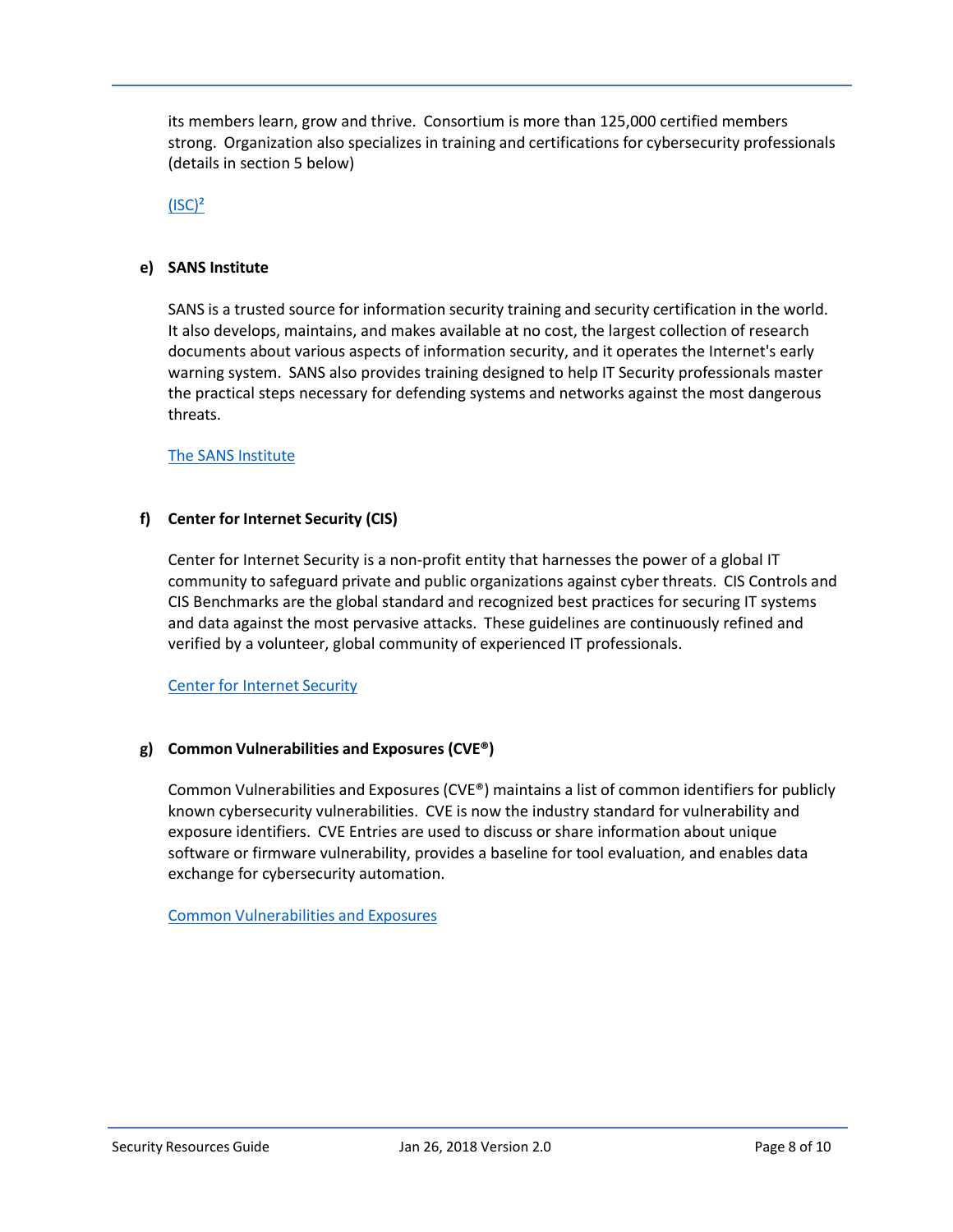# <span id="page-8-0"></span>5. Individual Certifications

### **a) Global Information Assurance Certifications(GAIC)**

GIAC is an information security certification entity that specializes in technical and practical certification of IT professionals. GIAC mission is to provide assurance that a certified individual has the knowledge and skills necessary for a practitioner in key areas of computer, information and software security. GIAC certifications are trusted by thousands of companies and government agencies, including the United States National Security Agency (NSA).

GIAC provides over 30 different certifications in various domains like Cyber-Defense, Penetration Testing, Developer, Security Administration, Digital Forensics and Incident Response. Additional information can be found on GIAC website.

### GIAC [Certifications](https://www.giac.org/certifications/get-certified/roadmap)

### **b) ISC)² Certifications**

 $(ISC)^2$  specializes in training and certifications for cybersecurity professionals. Listed below is a high-level overview of some certification offered by the organization. Additional information can be found on (ISC)² website.

- Certified Information Systems Security Professional [\(CISSP\)](https://www.isc2.org/Certifications/CISSP)
- Systems Security Certified Practitioner [\(SSCP\)](https://www.isc2.org/Certifications/SSCP)
- Certified Cloud Security Professional [\(CCSP\)](https://www.isc2.org/Certifications/CCSP)
- Certified Authorization Professional [\(CAP\)](https://www.isc2.org/Certifications/CAP)
- Certified Secure Software Lifecycle Professional [\(CSSLP\)](https://www.isc2.org/Certifications/CSSLP)

### **c) ISACA Certifications**

ISACA certifications are globally accepted and recognized. They combine the achievement of passing an exam with credit for work and educational experience. Additional information can be found on ISACA website under certification section. ISACA offers the following certifications:

- Certified Information Systems Auditor [\(CISA\)](http://www.isaca.org/Certification/CISA-Certified-Information-Systems-Auditor/Pages/default.aspx)
- Certified Information Security Manager [\(CISM\)](http://www.isaca.org/Certification/CISM-Certified-Information-Security-Manager/Pages/default.aspx)
- Certified in the Governance of Enterprise IT [\(CGEIT\)](http://www.isaca.org/Certification/CGEIT-Certified-in-the-Governance-of-Enterprise-IT/Pages/default.aspx)
- Certified in Risk and Information Systems Control [\(CRISC\)](http://www.isaca.org/Certification/CRISC-Certified-in-Risk-and-Information-Systems-Control/Pages/default.aspx)
- Cybersecurity Nexus CSX Practitioner Certification [\(CSX-P\)](https://cybersecurity.isaca.org/csx-certifications/csx-practitioner-certification)